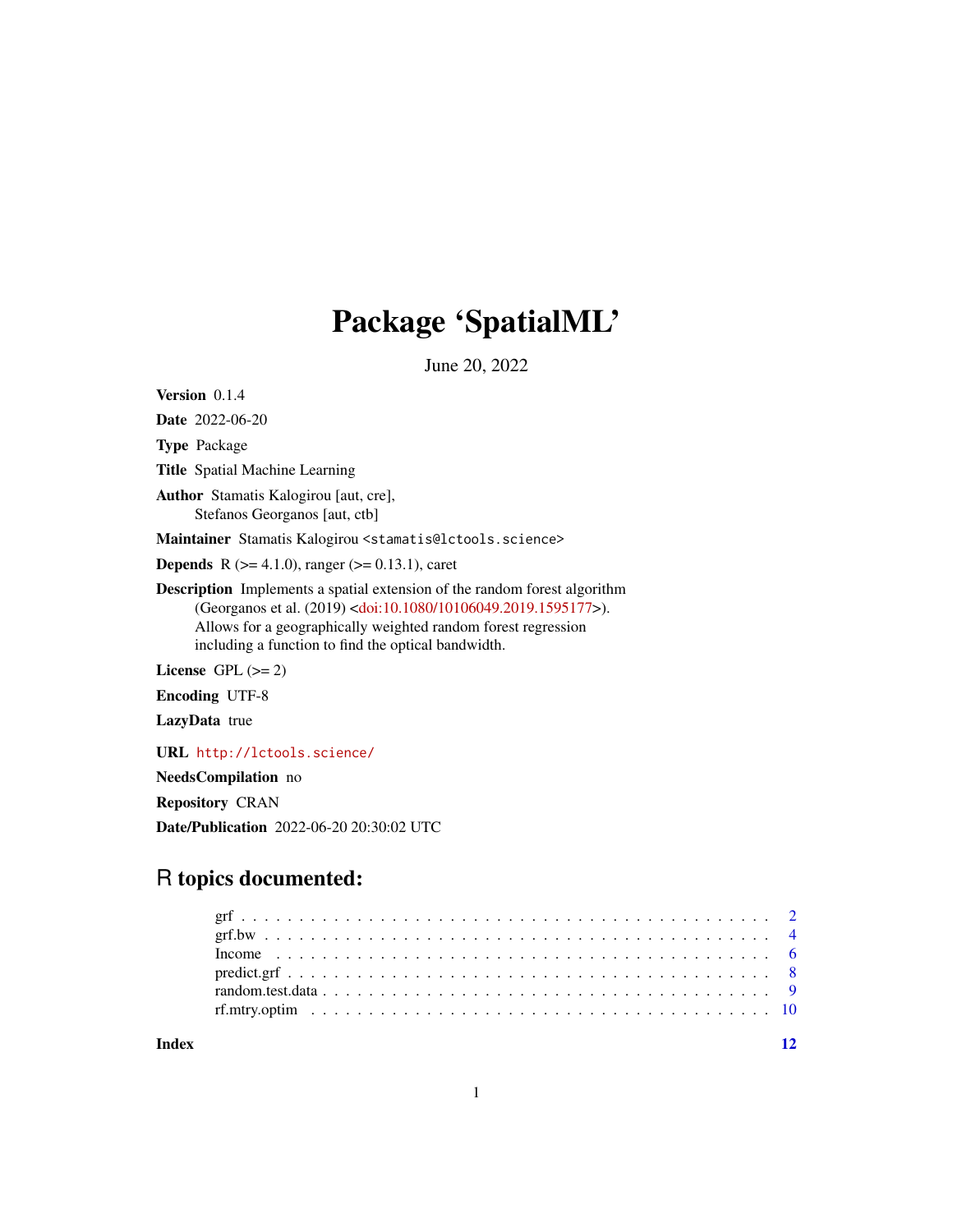# <span id="page-1-1"></span><span id="page-1-0"></span>Description

This function refers to a local version of the popular Random Forest algorithm.

# Usage

```
grf(formula, dframe, bw, kernel, coords, ntree=500, mtry=NULL,
           importance="impurity", nthreads = NULL, forests = TRUE,
          weighted = TRUE, print.results=TRUE, ...)
```
# Arguments

| formula       | the local model to be fitted using the same syntax used in the ranger function of<br>the R package ranger. This is a string that is passed to the sub-models' ranger<br>function. For more details look at the class formula.                                                                                                       |
|---------------|-------------------------------------------------------------------------------------------------------------------------------------------------------------------------------------------------------------------------------------------------------------------------------------------------------------------------------------|
| dframe        | a numeric data frame of at least two suitable variables (one dependent and one<br>independent)                                                                                                                                                                                                                                      |
| bw            | a positive number that may be an integer in the case of an "adaptive kernel" or<br>a real in the case of a "fixed kernel". In the first case, the integer denotes the<br>number of nearest neighbours, whereas in the latter case the real number refers<br>to the bandwidth (in meters if the coordinates provided are Cartesian). |
| kernel        | the kernel to be used in the regression. Options are "adaptive" or "fixed".                                                                                                                                                                                                                                                         |
| coords        | a numeric matrix or data frame of two columns giving the X,Y coordinates of<br>the observations                                                                                                                                                                                                                                     |
| ntree         | an integer referring to the number of trees to grow for each of the local random<br>forests.                                                                                                                                                                                                                                        |
| mtry          | Number of variables randomly sampled as candidates at each split. Note that the<br>default values is $p/3$ , where p is number of variables in the formula                                                                                                                                                                          |
| importance    | Feature importance of the dependent variables used as input at the random forest.<br>Default value is "impurity" which refers to the Gini index for classification and<br>the variance of the responses for regression.                                                                                                             |
| nthreads      | Number of threads. Default is number of CPUs available. The argument passes<br>to both rnager and predict functions.                                                                                                                                                                                                                |
| forests       | a option to save and export (TRUE) or not (FALSE) all the local forests                                                                                                                                                                                                                                                             |
| weighted      | if TRUE the algorithm calculates Geographically Weighted Random Forest us-<br>ing the case.weights option of the packare ranger. If FALSE it will calculate<br>local random forests without weighting each observation in the local data set.                                                                                       |
| print.results | a option to print in the console (TRUE) or not (FALSE) the summary of the<br>analysis                                                                                                                                                                                                                                               |
| .             | further arguments passed to the ranger function                                                                                                                                                                                                                                                                                     |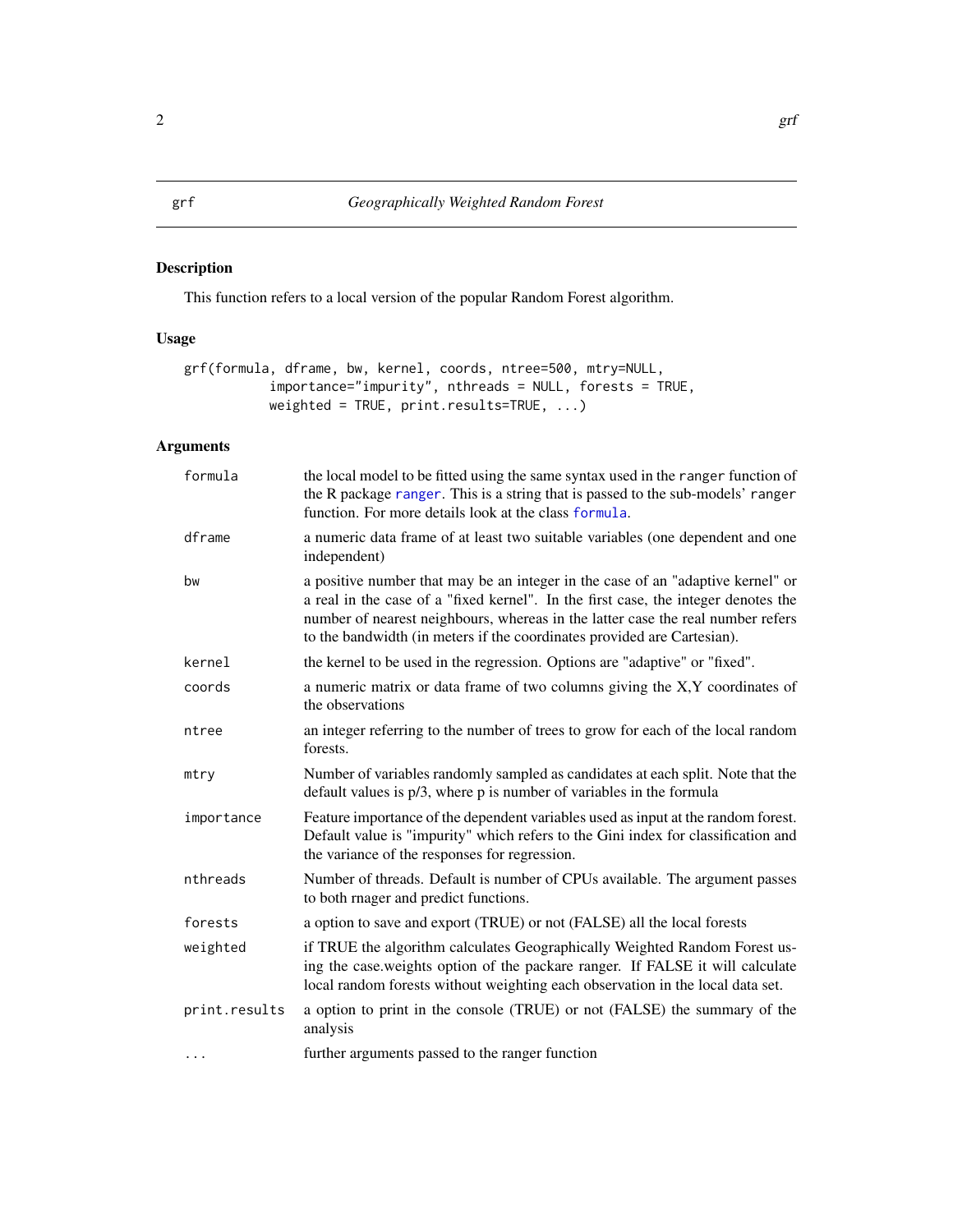# Details

Geographically Weighted Random Forest (GRF) is a spatial analysis method using a local version of the famous Machine Learning algorithm. It allows for the investigation of the existence of spatial non-stationarity, in the relationship between a dependent and a set of independent variables. The latter is possible by fitting a sub-model for each observation in space, taking into account the neighbouring observations. This technique adopts the idea of the Geographically Weighted Regression, Kalogirou (2003). The main difference between a tradition (linear) GWR and GRF is that we can model non-stationarity coupled with a flexible non-linear model which is very hard to overfit due to its bootstrapping nature, thus relaxing the assumptions of traditional Gaussian statistics. Essentially, it was designed to be a bridge between machine learning and geographical models, combining inferential and explanatory power. Additionally, it is suited for datasets with numerous predictors, due to the robust nature of the random forest algorithm in high dimensionality.

# Value

| Global.Model              | A ranger object of the global random forest model                                                              |
|---------------------------|----------------------------------------------------------------------------------------------------------------|
| Locations                 | a numeric matrix or data frame of two columns giving the X,Y coordinates of<br>the observations                |
| Local.Variable.Importance |                                                                                                                |
|                           | a numeric data frame with the local feature importance for each predictor in each<br>local random forest model |
| LGofFit                   | a numeric data frame with residuals and local goodness of fit statistics.                                      |
| Forests                   | all local forests.                                                                                             |
| lModelSummary             | Local Model Summary and goodness of fit statistics.                                                            |

# Warning

Large datasets may take long to calibrate. A high number of observations may result in a voluminous forests output.

### Note

This function is under development. There should be improvements in future versions of the package SpatialML. Any suggestion is welcome!

# Author(s)

Stamatis Kalogirou <stamatis@lctools.science>, Stefanos Georganos <sgeorgan@ulb.ac.be>

## References

Stefanos Georganos, Tais Grippa, Assane Niang Gadiaga, Catherine Linard, Moritz Lennert, Sabine Vanhuysse, Nicholus Odhiambo Mboga, Eléonore Wolff & Stamatis Kalogirou (2019) Geographical Random Forests: A Spatial Extension of the Random Forest Algorithm to Address Spatial Heterogeneity in Remote Sensing and Population Modelling, Geocarto International, DOI: 10.1080/10106049.2019.1595177

# See Also

[predict.grf](#page-7-1)

<span id="page-2-0"></span> $grf$  3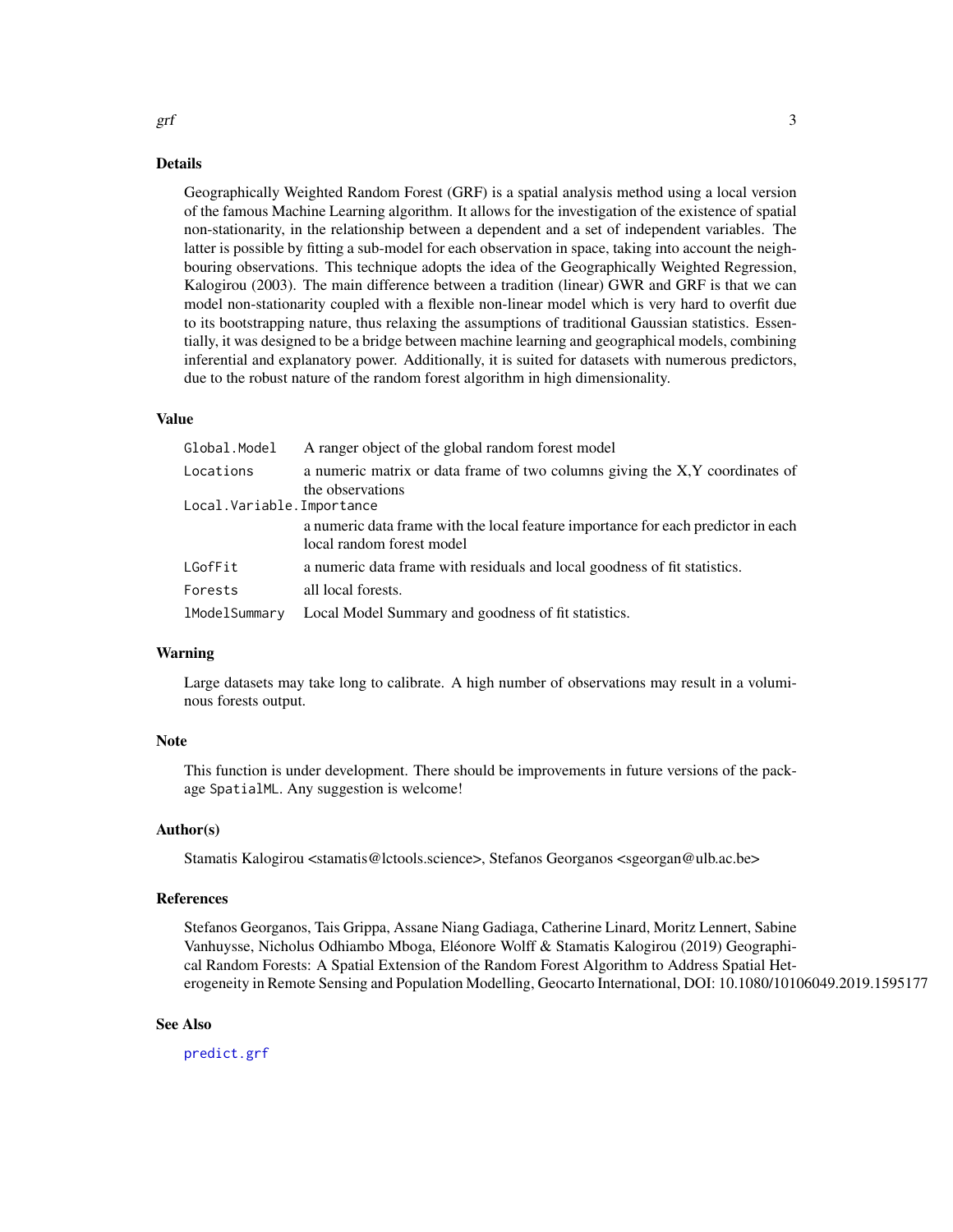# Examples

```
## Not run:
      RDF <- random.test.data(10,10,3)
      Coords<-RDF[ ,4:5]
      grf \leftarrow grf(dep \sim X1 + X2, dframe=RDF, bw=10,kernel="adaptive", coords=Coords)
## End(Not run)
      data(Income)
      Coords<-Income[ ,1:2]
      grf <- grf(Income01 ~ UnemrT01 + PrSect01, dframe=Income, bw=60,
                kernel="adaptive", coords=Coords)
```
grf.bw *Geographically Weighted Random Forest best Bandwidth selection*

# Description

This function finds the optimal bandwidth for the Geographically Weighted Random Forest algorithm using an exhaustive approach.

#### Usage

```
grf.bw(formula, dataset, kernel="adaptive", coords, bw.min = NULL,
           bw.max = NULL, step = 1, trees=500, mtry=NULL, importance="impurity",
              nthreads = 6, forests = FALSE, weighted = TRUE, ...)
```
# Arguments

| formula | the local model to be fitted using the same syntax used in the ranger function of<br>the R package ranger. This is a string that is passed to the sub-models' ranger<br>function. For more details look at the class formula. |
|---------|-------------------------------------------------------------------------------------------------------------------------------------------------------------------------------------------------------------------------------|
| kernel  | the kernel to be used in the regression. Options are "adaptive" or "fixed".                                                                                                                                                   |
| dataset | a numeric data frame of at least two suitable variables (one dependent and one<br>independent)                                                                                                                                |
| coords  | a numeric matrix or data frame of two columns giving the X,Y coordinates of<br>the observations                                                                                                                               |
| bw.min  | an integer referring to the minimum bandwidth that evaluation starts.                                                                                                                                                         |
| bw.max  | an integer referring to the maximum bandwidth that evaluation ends.                                                                                                                                                           |
| step    | an integer referring to the step for each iteration of the evaluation between the<br>min and the max bandwidth. Default value is 1.                                                                                           |
| trees   | an integer referring to the number of trees to grow for each of the local random<br>forests.                                                                                                                                  |

<span id="page-3-0"></span>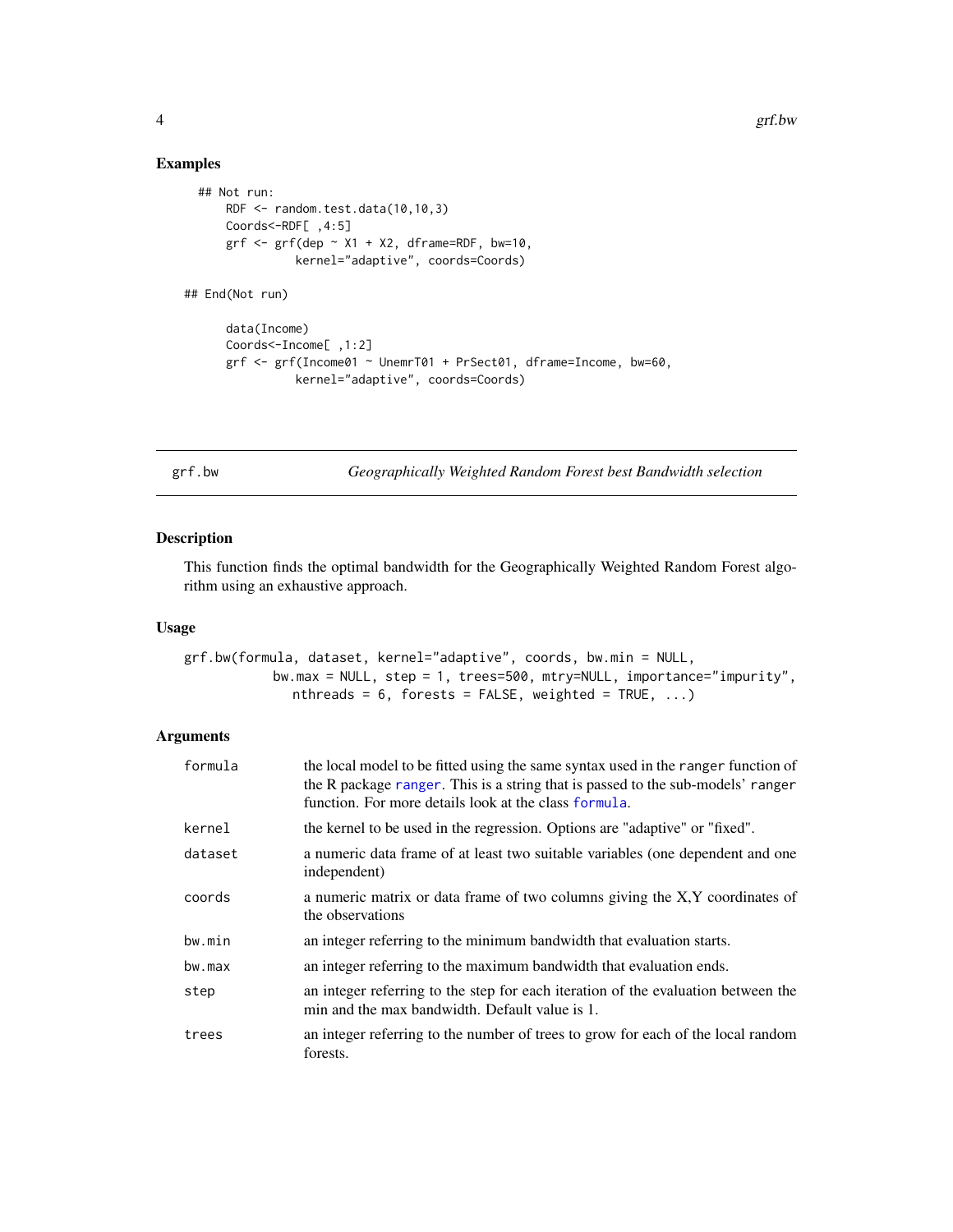#### $grf.bw$  5

| mtry       | the number of variables randomly sampled as candidates at each split. Note that<br>the default values is $p/3$ , where p is number of variables in the formula                                                                                |
|------------|-----------------------------------------------------------------------------------------------------------------------------------------------------------------------------------------------------------------------------------------------|
| importance | feature importance of the dependent variables used as input at the random forest.<br>Default value is "impurity" which refers to the Gini index for classification and<br>the variance of the responses for regression.                       |
| nthreads   | Number of threads. Default is number of CPUs available. The argument passes<br>to both ranger and predict functions.                                                                                                                          |
| forests    | a option to save and export (TRUE) or not (FALSE) all the local forests. Default<br>value is FALSE.                                                                                                                                           |
| weighted   | if TRUE the algorithm calculates Geographically Weighted Random Forest us-<br>ing the case.weights option of the package ranger. If FALSE it will calculate<br>local random forests without weighting each observation in the local data set. |
|            | further arguments passed to the grf and ranger functions                                                                                                                                                                                      |

# Details

Geographically Weighted Random Forest (GRF) is a spatial analysis method using a local version of the famous Machine Learning algorithm. It allows for the investigation of the existence of spatial non-stationarity, in the relationship between a dependent and a set of independent variables. The latter is possible by fitting a sub-model for each observation in space, taking into account the neighbouring observations. This technique adopts the idea of the Geographically Weighted Regression, Kalogirou (2003). The main difference between a tradition (linear) GWR and GRF is that we can model non-stationarity coupled with a flexible non-linear model which is very hard to over-fit due to its bootstrapping nature, thus relaxing the assumptions of traditional Gaussian statistics. Essentially, it was designed to be a bridge between machine learning and geographical models, combining inferential and explanatory power. Additionally, it is suited for datasets with numerous predictors, due to the robust nature of the random forest algorithm in high dimensionality.

This function is a first attempt to find the optimal bandwidth for the grf. It uses an exhaustive approach, i.e. it tests sequential nearest neighbour bandwidths within a range and with a user defined step, and returns a list of goodness of fit statistics. It chooses the best bandwidth based on the maximum R2 value of the Mixed Model (Local and Global models fused). Future versions of this function will include heuristics methods to find the optimal bandwidth using algorithms such as optim.

#### Value

tested.bandwidths

A table with the tested bandwidths and the corresponding R2 of three model configurations: Local that refers to predictions based on the local (grf) model only; Mixed that refers to predictions that equally combine local (grf) and global (rf) model predictors; and Low.Local that refers to a prediction based on the combination of the local model predictors with a weight of 0.25 and the global model predictors with a weight of 0.75).

best.bw Best bandwidth based on the Mixed model predictions.

# Warning

Large datasets may take long time to evaluate the optimal bandwidth.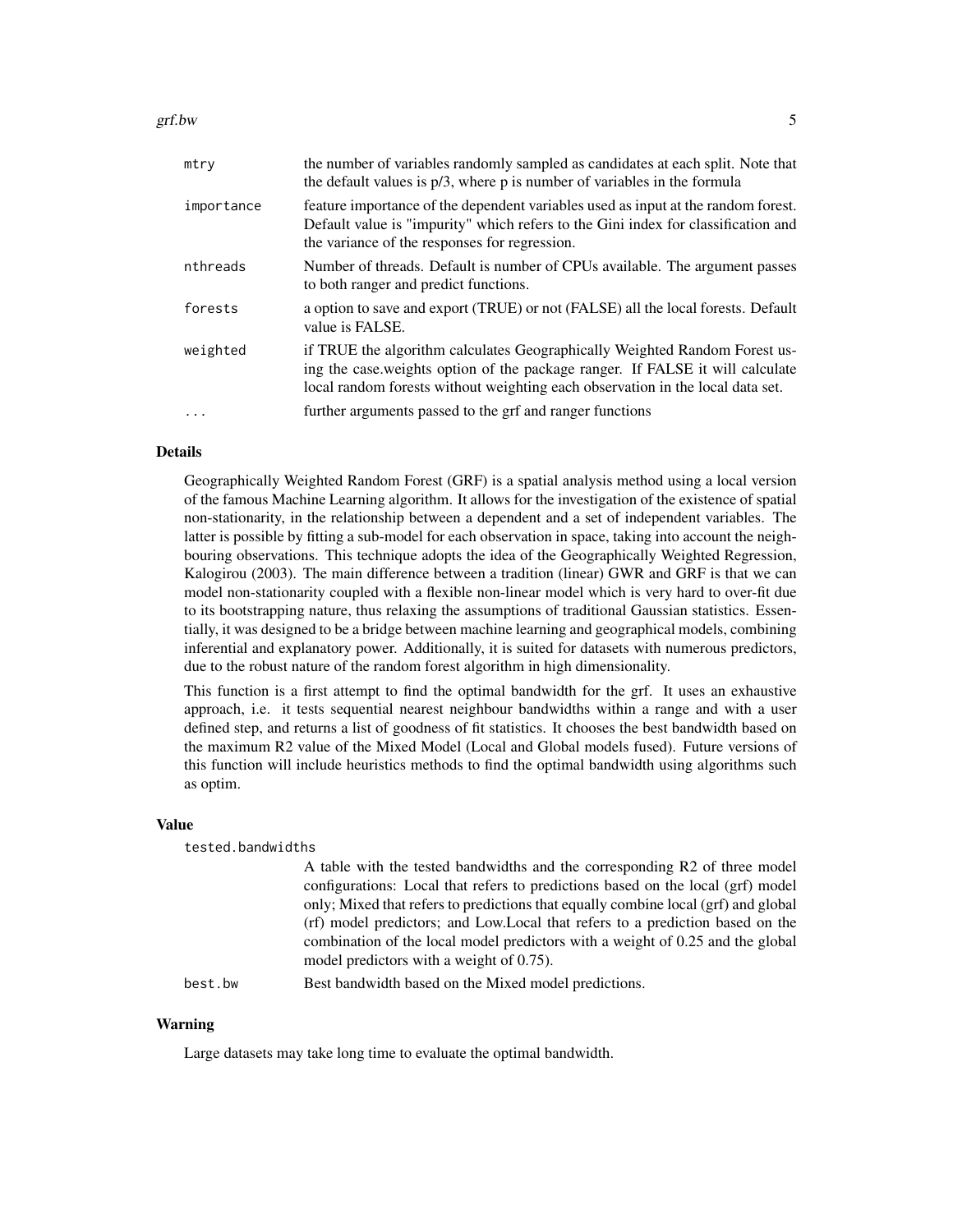#### <span id="page-5-0"></span>**Note**

This function is under development. There should be improvements in future versions of the package SpatialML. Any suggestion is welcome!

# Author(s)

Stamatis Kalogirou <stamatis@lctools.science>, Stefanos Georganos <sgeorgan@ulb.ac.be>

### References

Stefanos Georganos, Tais Grippa, Assane Niang Gadiaga, Catherine Linard, Moritz Lennert, Sabine Vanhuysse, Nicholus Odhiambo Mboga, Eléonore Wolff & Stamatis Kalogirou (2019) Geographical Random Forests: A Spatial Extension of the Random Forest Algorithm to Address Spatial Heterogeneity in Remote Sensing and Population Modelling, Geocarto International, DOI: 10.1080/10106049.2019.1595177

# See Also

# [grf](#page-1-1)

# Examples

```
## Not run:
     RDF <- random.test.data(8,8,3)
     Coords<-RDF[ ,4:5]
     bw.test <- grf.bw(dep ~ X1 + X2, RDF, kernel="adaptive",
      coords=Coords, bw.min = 20, bw.max = 23, step = 1,
      forests = FALSE, weighted = TRUE)
## End(Not run)
      data(Income)
     Coords<-Income[ ,1:2]
```

```
bwe <-grf.bw(Income01 ~ UnemrT01 + PrSect01, Income, kernel="adaptive",
             coords=Coords, bw.min = 30, bw.max = 80, step = 1,
             forests = FALSE, weighted = TRUE)
```

```
grf <- grf(Income01 ~ UnemrT01 + PrSect01, dframe=Income, bw=bwe$Best.BW,
           kernel="adaptive", coords=Coords)
```
Income *Mean household income at lcoal authorities in Greece in 2011*

#### Description

Municipality centroids and socioeconomic variables aggregated to the new local authority geography in Greece (Programme Kallikratis).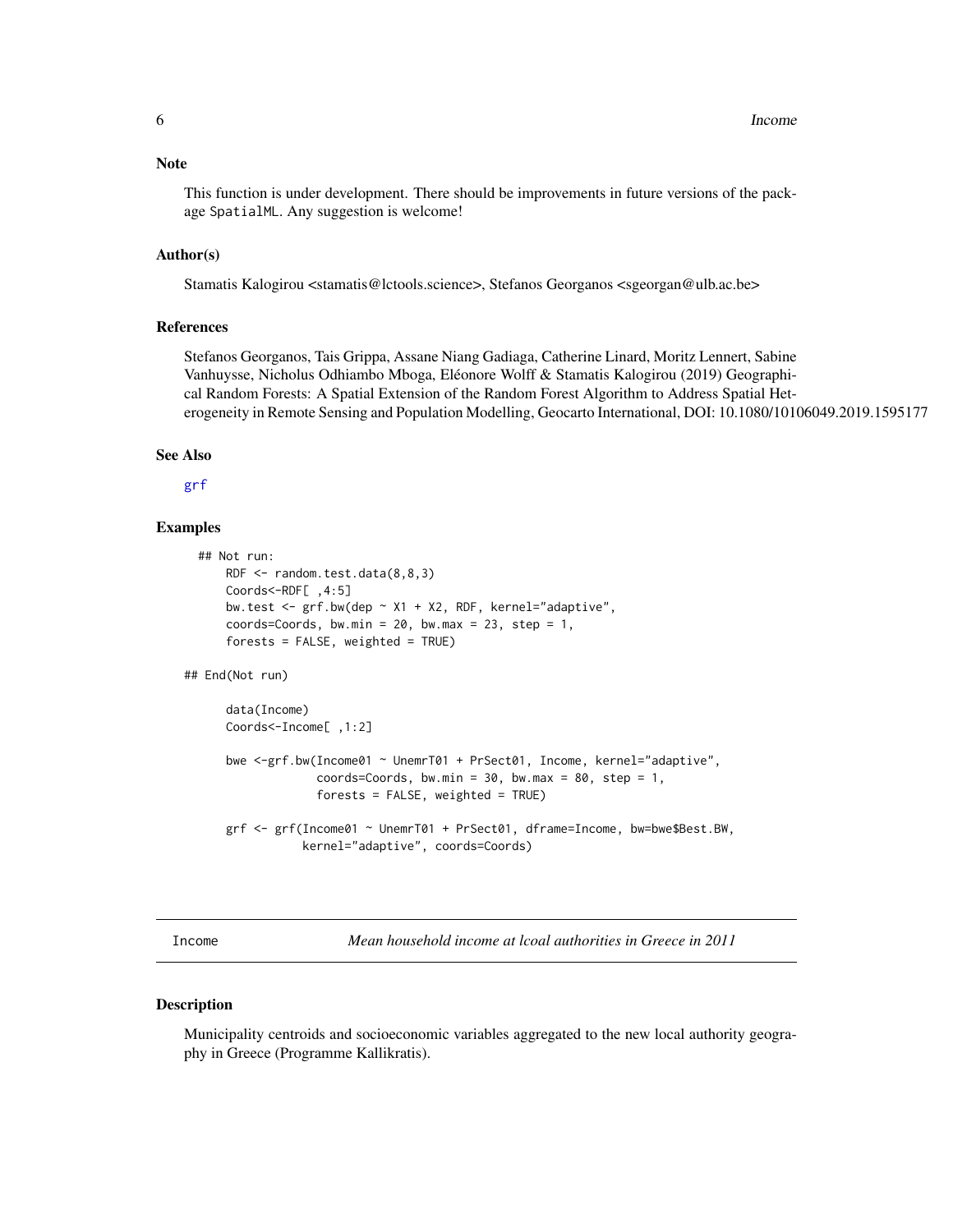#### Income 7

# Usage

data(Income)

#### Format

A data frame with 325 observations on the following 5 variables.

X a numeric vector of x coordinates

Y a numeric vector of y coordinates

UnemrT01 a numeric vector of total unemployment rate in 2001 (Census)

- PrSect01 a numeric vector of the proportion of economically active working in the primary financial sector (mainly agriculture; fishery; and forestry in 2001 (Census))
- Foreig01 a numeric vector of proportion of people who do not have the Greek citizenship in 2001 (Census)
- Income01 a numeric vector of mean recorded household income (in Euros) earned in 2001 and declared in 2002 tax forms

# Details

The X,Y coordinates refer to the geometric centroids of the new 325 Municipalities in Greece (Programme Kallikratis) in 2011.

# Source

The original shapefile of the corresponding polygons is available from the Hellenic Statistical Authority (EL.STAT.) at <http://www.statistics.gr/el/digital-cartographical-data>. The population, employment, citizenship and employment sector data is available from the Hellenic Statistical Authority (EL.STAT.) at <http://www.statistics.gr/en/home> but were aggregated to the new municipalities by the author. The income data are available from the General Secretariat of Information Systems in Greece at <http://www.gsis.gr/> at the postcode level of geography and were aggregated to the new municipalities by the author.

#### References

Kalogirou, S., and Hatzichristos, T. (2007). A spatial modelling framework for income estimation. Spatial Economic Analysis, 2(3), 297-316. [https://www.tandfonline.com/doi/abs/10.1080/](https://www.tandfonline.com/doi/abs/10.1080/17421770701576921) [17421770701576921](https://www.tandfonline.com/doi/abs/10.1080/17421770701576921)

Kalogirou, S. (2010). Spatial inequalities in income and post-graduate educational attainment in Greece. Journal of Maps, 6(1), 393-400.[https://www.tandfonline.com/doi/abs/10.4113/](https://www.tandfonline.com/doi/abs/10.4113/jom.2010.1095) [jom.2010.1095](https://www.tandfonline.com/doi/abs/10.4113/jom.2010.1095)

Kalogirou, S. (2013) Testing geographically weighted multicollinearity diagnostics, GISRUK 2013, Department of Geography and Planning, School of Environmental Sciences, University of Liverpool, Liverpool, UK, 3-5 April 2013. <http://gisc.gr/?mdocs-file=1140&mdocs-url=false>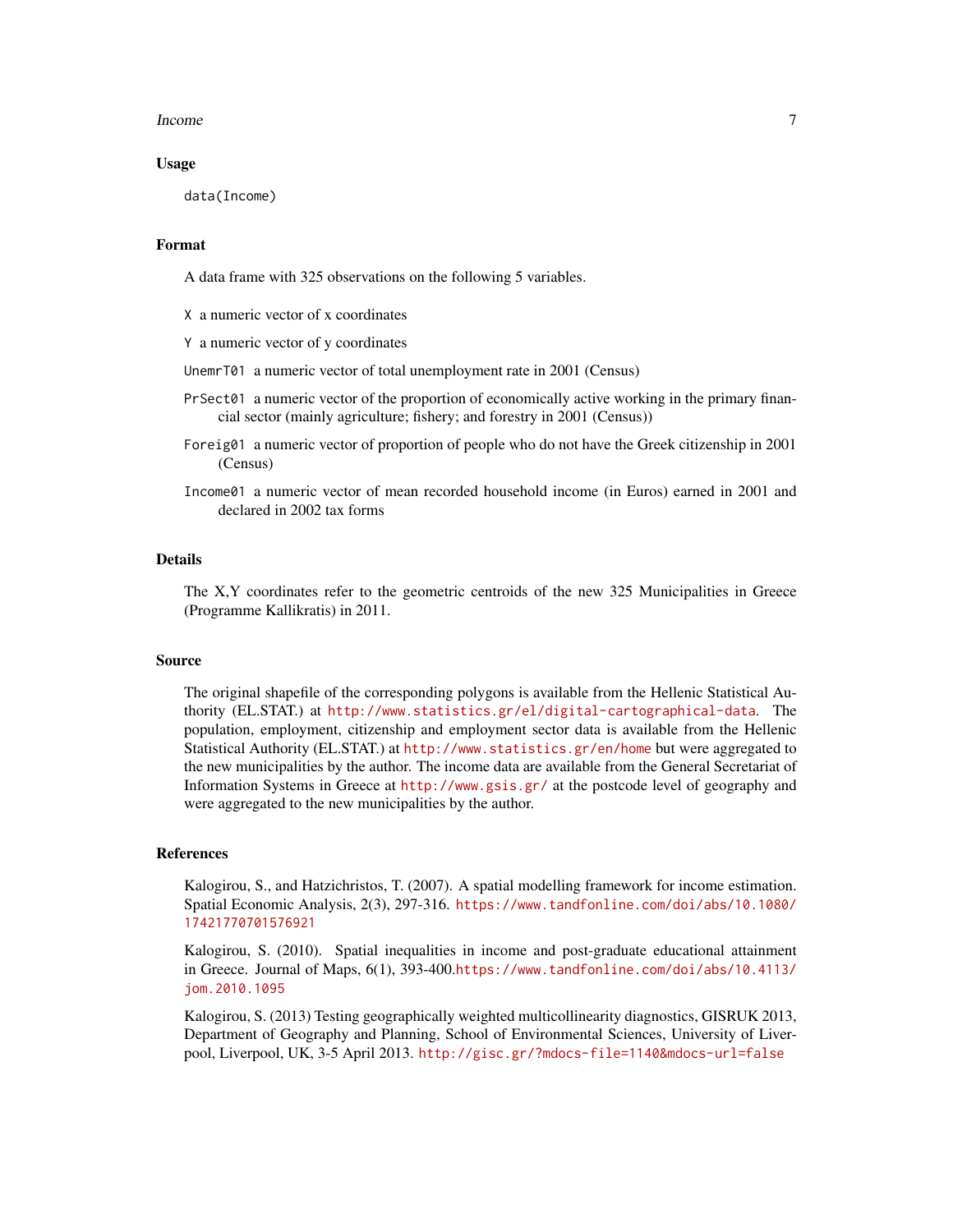# <span id="page-7-0"></span>Examples

```
data(Income)
boxplot(Income$Income01)
hist(Income$PrSect01)
```
<span id="page-7-1"></span>

| predict.grf | <b>Predict Method for Geographical Random Forest</b> |  |
|-------------|------------------------------------------------------|--|
|-------------|------------------------------------------------------|--|

# Description

Prediction of test data using the geographical random forest.

# Usage

```
## S3 method for class 'grf'
predict(object, new.data, x.var.name, y.var.name, local.w=1, global.w=0,...)
```
# Arguments

| object     | an object that created by the function grf that includes all local forests.                                         |
|------------|---------------------------------------------------------------------------------------------------------------------|
| new.data   | a data frame containing new data.                                                                                   |
| x.var.name | the name of the variable with X coordinates.                                                                        |
| y.var.name | the name of the variable with Y coordinates.                                                                        |
| local.w    | weight of the local model predictor allowing semi-local predictions. Default<br>value is 1.                         |
| global.w   | weight of the global model predictor allowing semi-local predictions. Default<br>value is $0$ .                     |
| $\ddots$   | for other arguments passed to the generic predict functions. For example you<br>may pass here the number of threats |

# Details

A Geographical Random Forest prediction on unknown data. The nearest local random forest model in coordinate space is used to predict in each unknown y-variable location.

# Value

vector of predicted values

### Note

This function is under development. There should be improvements in future versions of the package SpatialML. Any suggestion is welcome!

# Author(s)

Stamatis Kalogirou <stamatis@lctools.science>, Stefanos Georganos <sgeorgan@ulb.ac.be>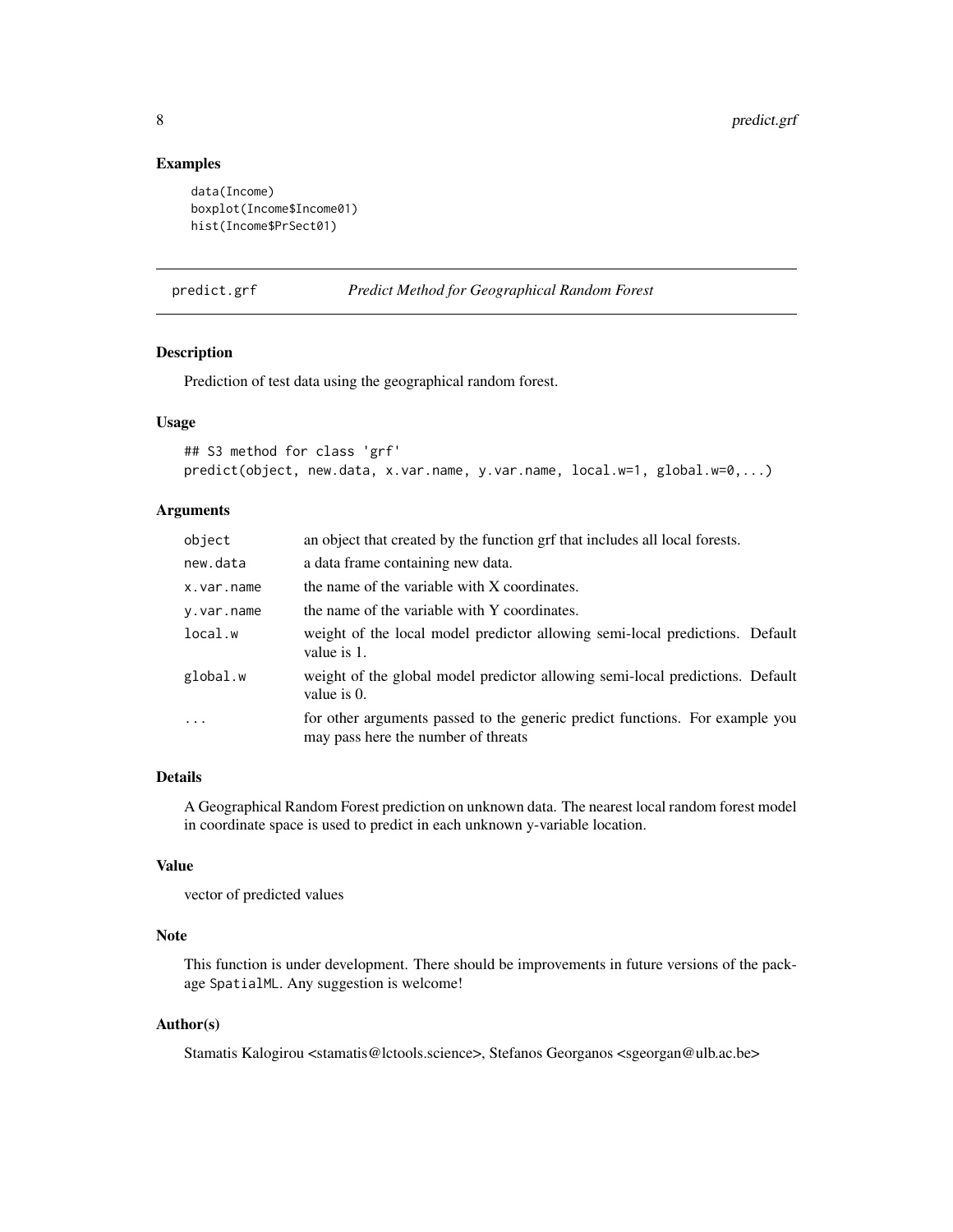# <span id="page-8-0"></span>random.test.data 9

# References

Stefanos Georganos, Tais Grippa, Assane Niang Gadiaga, Catherine Linard, Moritz Lennert, Sabine Vanhuysse, Nicholus Odhiambo Mboga, Eléonore Wolff & Stamatis Kalogirou (2019) Geographical Random Forests: A Spatial Extension of the Random Forest Algorithm to Address Spatial Heterogeneity in Remote Sensing and Population Modelling, Geocarto International, DOI: 10.1080/10106049.2019.1595177

# See Also

[grf](#page-1-1)

# Examples

```
## Not run:
     RDF <- random.test.data(10,10,3)
     Coords<-RDF[ ,4:5]
     grf \leftarrow grf(dep \sim X1 + X2, dframe=RDF, bw=10,kernel="adaptive", coords=Coords)
     RDF.Test <- random.test.data(2,2,3)
     predict.grf(grf, RDF.Test, x.var.name="X", y.var.name="Y", local.w=1, global.w=0)
## End(Not run)
      #Load the sample data
      data(Income)
      #Create the vector of XY coordinates
     Coords<-Income[,1:2]
     #Fit local model
      grf <- grf(Income01 ~ UnemrT01 + PrSect01, dframe=Income, bw=60,
                kernel="adaptive", coords=Coords)
      #Create New Random Data - XY coordinates inside the sample data map extend
      x<-runif(20, min = 142498, max = 1001578)
     y<-runif(20, min = 3855768, max = 4606754)
      u <- runif(20, min = 5, max = 50)
      p - runif(20, min = 0, max = 100)
      f <- runif(20, min = 2, max = 30)
      df2<-data.frame(X=x, Y= y, UnemrT01=u, PrSect01=p, Foreig01=f)
      #Make predictions using the local model
      predict.grf(grf, df2, x.var.name="X", y.var.name="Y", local.w=1, global.w=0)
```
#### random.test.data *Radmom data generator*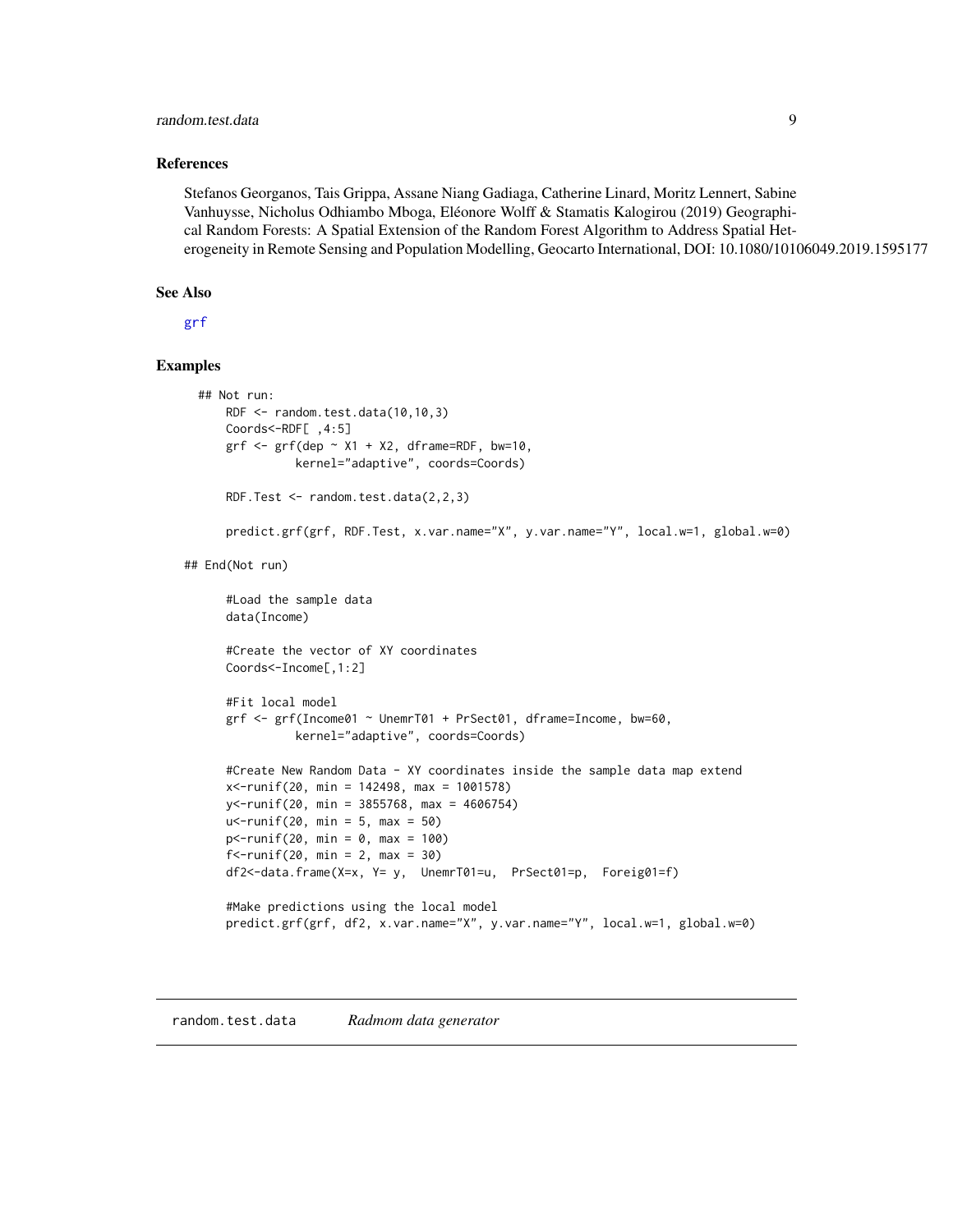# <span id="page-9-0"></span>Description

Generates datasets with random data for modelling including a dependent variable, independent variables and X,Y coordinates.

#### Usage

```
random.test.data(nrows = 10, ncols = 10, vars.no = 3, dep.var.dis = "normal",
                xycoords = TRUE)
```
# Arguments

| nrows       | an integer referring to the number of rows for a regular grid                                                        |
|-------------|----------------------------------------------------------------------------------------------------------------------|
| ncols       | an integer referring to the number of columns for a regular grid                                                     |
| vars.no     | an integer referring to the number of independent variables                                                          |
| dep.var.dis | a character referring to the distribution of the dependent variable. Options are<br>"normal" (default) and "poisson" |
| xycoords    | a logical value indicating whether X,Y coordinates will be created (default) or<br>not.                              |

# Details

The creation of a random dataset was necessary here to provide examples to some functions. However, random datasets may be used in simulation studies.

# Value

a dataframe

# Author(s)

Stamatis Kalogirou <stamatis@lctools.science>

# Examples

```
RDF <- random.test.data(12,12,3)
```

|--|--|--|

# Description

This function calculates the optimal mtry for a give ramdom forest (RF) model in the range of values 1-7. The optimal mtry value can then be used in the grf model.

# Usage

rf.mtry.optim(formula, dataset)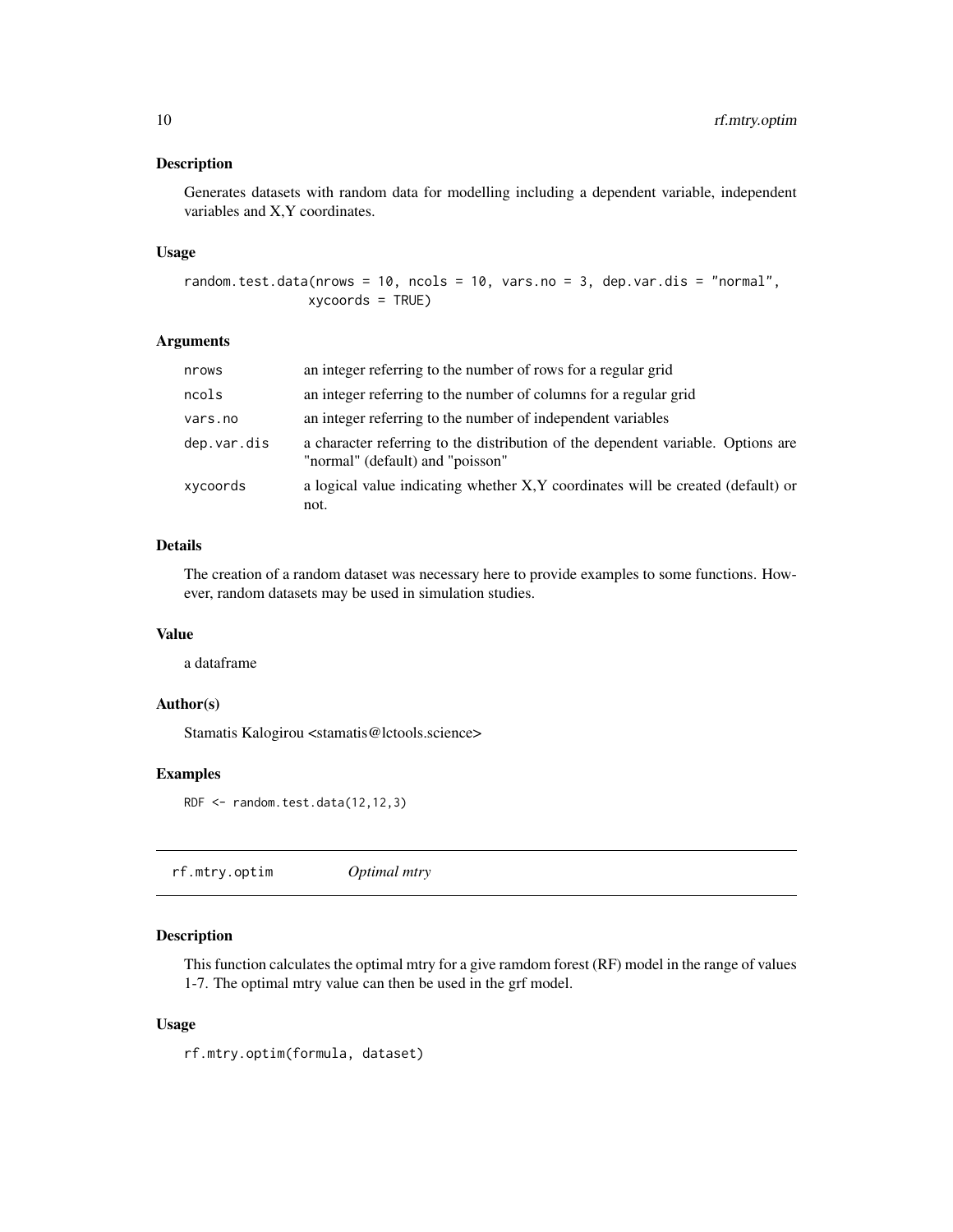# <span id="page-10-0"></span>rf.mtry.optim 11

# Arguments

| formula | the local model to be fitted using the same syntax used in the ranger function of<br>the R package ranger. This is a string that is passed to the sub-models' ranger<br>function. For more details look at the class formula. |
|---------|-------------------------------------------------------------------------------------------------------------------------------------------------------------------------------------------------------------------------------|
| dataset | a numeric data frame of at least two suitable variables (one dependent and one<br>independent)                                                                                                                                |

# Details

Based on the train function of the caret package, this function sets up a grid of tuning parameters for a number of random forest routines, fits each model and calculates a resampling based performance measure to choose the best mtry value.

# Value

A list is returned of class train as in the function train in the caret package.

### Note

This function is under development.

# Author(s)

Stamatis Kalogirou <stamatis@lctools.science>, Stefanos Georganos <sgeorgan@ulb.ac.be>

# References

Kuhn, M. (2008). Building Predictive Models in R Using the caret Package. Journal of Statistical Software, 28(5), 1 - 26. doi:http://dx.doi.org/10.18637/jss.v028.i05

# Examples

```
data(Income)
Coords <- Income[ ,1:2]
results <- rf.mtry.optim(Income01 ~ UnemrT01 + PrSect01, Income)
```